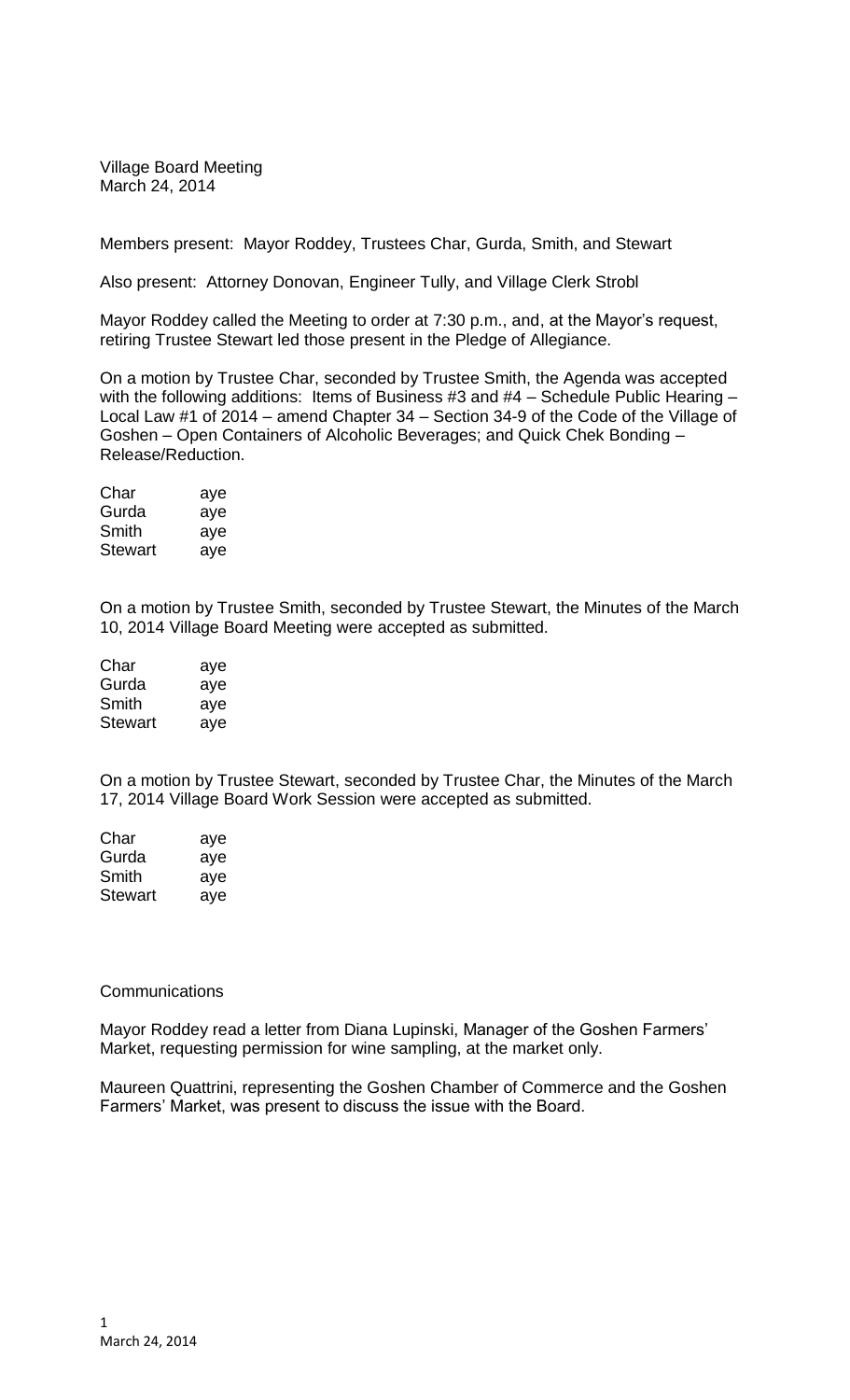## Items of Business

Mayor Roddey read the following result of the March 18, 2014 Village Election:

|                         | 1A<br>Christopher Gurda | 2A<br><b>Michael Nuzzolese</b> |
|-------------------------|-------------------------|--------------------------------|
| <b>Machine Ballots</b>  | 102                     | 104                            |
| <b>Absentee Ballots</b> | 19                      | 20                             |
| <b>TOTAL</b>            | 121                     | 124                            |

Trustee Gurda offered the following resolution and moved its adoption:

The Sewer Plant Capital Fund was established for construction of the Village of Goshen Sewer Plant and related costs. The Sewer Plant construction has been completed and there is a surplus in the fund.

BE IT RESOLVED: to close the Sewer Plant Capital Fund, and transfer the remaining balance back to the Sewer Fund.

The foregoing resolution was seconded by Trustee Stewart, and the vote resulted as follows:

| Char    | aye |
|---------|-----|
| Gurda   | aye |
| Smith   | aye |
| Stewart | ave |

On a motion by Trustee Char, seconded by Trustee Gurda, the Village Board of the Village of Goshen, hereby resolves to hold a Public Hearing on April 14, 2014, at 7:30 p.m., or as soon after as may be heard, for the consideration of adoption of: A Local Law to amend Chapter 34, Section 34-9 of the Code of the Village of Goshen to permit possession and consumption of alcoholic beverages on public lands subject to the issuance of a permit by the Village Board.

| Char    | aye |
|---------|-----|
| Gurda   | aye |
| Smith   | aye |
| Stewart | ave |

Trustee Char requested that his position of support for the amendment go on record, as he will not be attending the April 14, 2014 meeting.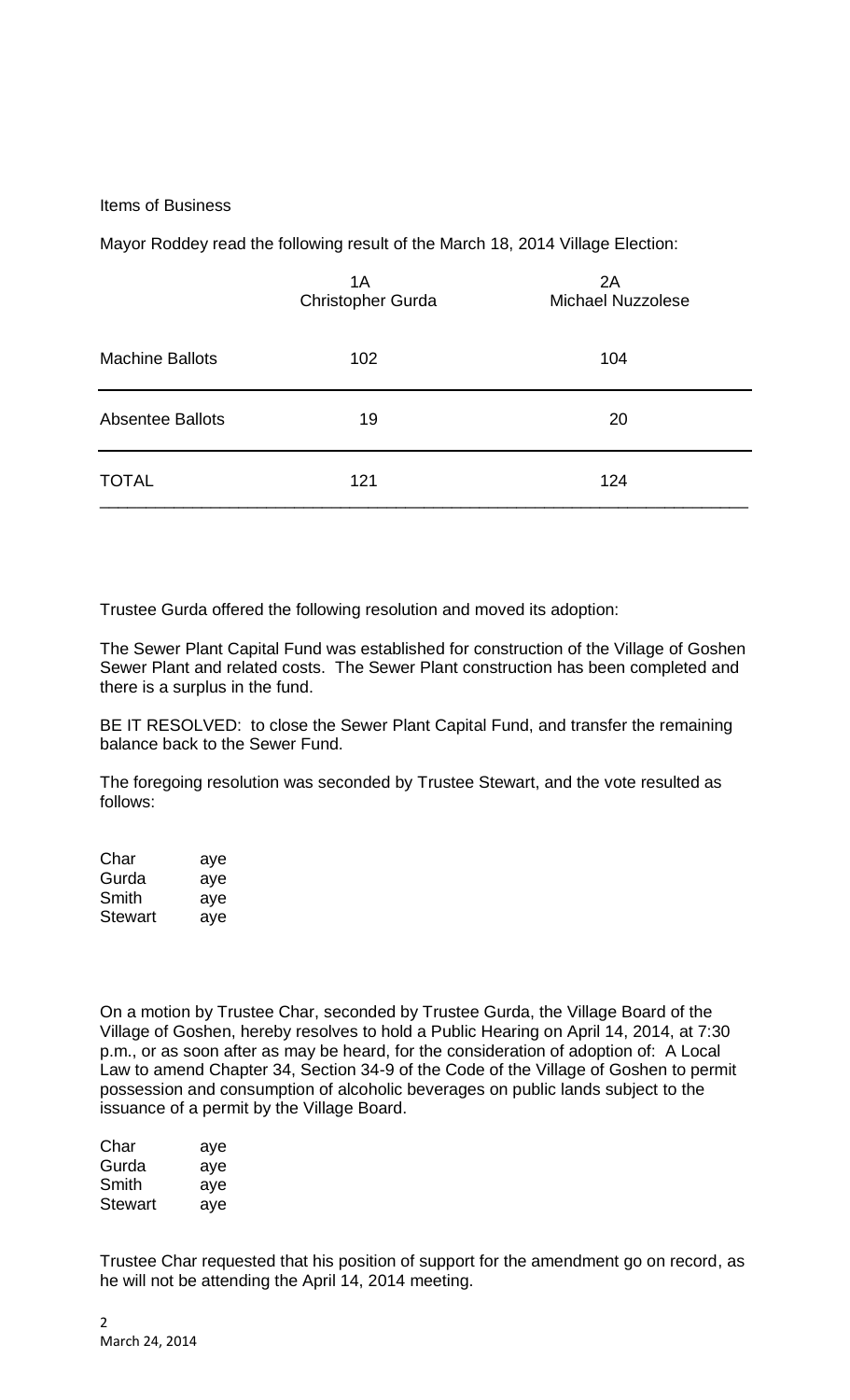# **RESOLUTION OF BOND RELEASE/REDUCTION**

Trustee Stewart moved the following, which was seconded by Trustee Smith:

**WHEREAS**, the developer of the project known as Quick Chek, (115-1-4; 119-2-1 & 2), has requested that the Village of Goshen release/reduce the funds currently being held in Performance Security Bonds; and

**WHEREAS,** Lanc & Tully Engineering & Surveying P.C., has made recommendations regarding the request, based on observations at the site; and

**WHEREAS**, in a letter dated March 19, 2014, Lanc & Tully Engineering & Surveying P.C., has recommended that the Final Pavement Performance Guarantee, in the amount of \$26,757.12 be released; that the Landscape Performance Guarantee, currently \$122,293.75 be reduced to 10% of this amount, or \$12,230.00; and that the Project Restoration Security, currently \$20,000.00 be reduced to \$5,000.00;

# **NOW, THEREFORE, IT IS HEREBY:**

**RESOLVED THAT**, the Village Board of the Village of Goshen hereby determines that the Final Pavement Performance Guarantee be released; that the Landscape Performance Guarantee be reduced to \$12,230.00, and that the Project Restoration Security be reduced to \$5,000.00, in a form satisfactory to the Village Attorney.

| Char    | aye |
|---------|-----|
| Gurda   | aye |
| Smith   | aye |
| Stewart | aye |

### Mayor/Trustee Comments

Trustee Gurda reported the following recent activities of the Water Department: spot flushing of fire hydrants continues; the radio read water meter replacement project continues; permanent fire hydrant markers are being installed; and piping repairs were made at the filter plant backwash lagoons.

Trustee Stewart gave the following report for the Department of Public Works: many tasks were performed in connection with the St. Patrick's Day parade; crews continue to cold-patch streets; and garbage trucks G2 and G1 are back in service from engine repairs.

Trustee Char presented retiring Trustee Stewart with a gift from the Board, and thanked him for his service to the community.

Trustee Stewart thanked those present for their support during his years on the Board.